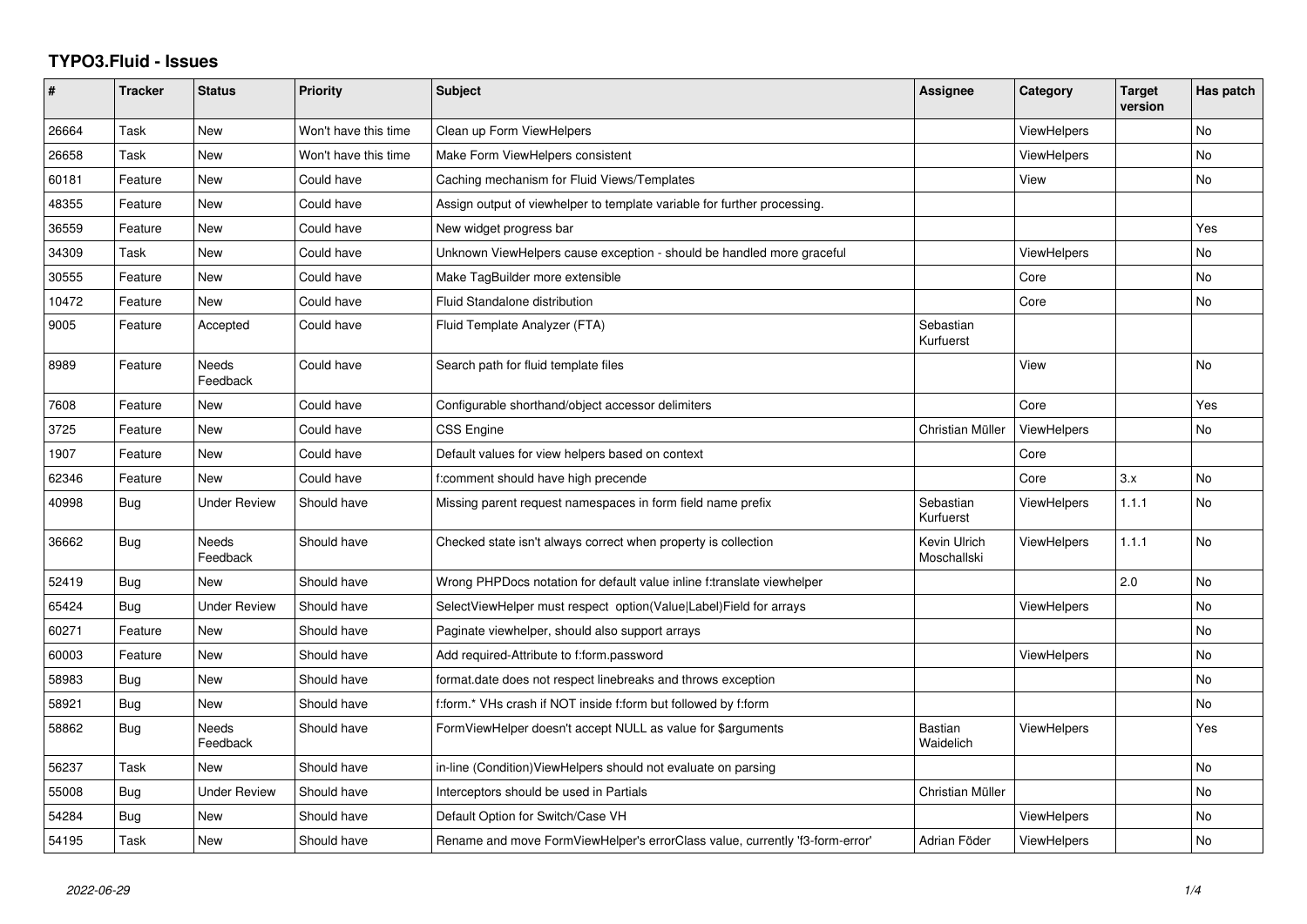| #     | <b>Tracker</b> | <b>Status</b>            | <b>Priority</b> | Subject                                                                                       | Assignee              | Category    | <b>Target</b><br>version | Has patch |
|-------|----------------|--------------------------|-----------------|-----------------------------------------------------------------------------------------------|-----------------------|-------------|--------------------------|-----------|
| 53806 | Bug            | <b>Under Review</b>      | Should have     | Paginate widget maximumNumberOfLinks rendering wrong number of links                          | Bastian<br>Waidelich  | Widgets     |                          | <b>No</b> |
| 52640 | Feature        | <b>Under Review</b>      | Should have     | Create an UnlessViewHelper as opposite to the IfViewHelper                                    | Marc Neuhaus          |             |                          | No        |
| 52591 | Bug            | <b>New</b>               | Should have     | The Pagination Widget broken for joined objects                                               |                       |             |                          | No        |
| 52536 | Bug            | <b>Under Review</b>      | Should have     | Errorclass not set if no property-attribute set                                               |                       |             |                          |           |
| 51277 | Feature        | New                      | Should have     | ViewHelper context should be aware of actual file occurrence                                  |                       |             |                          | <b>No</b> |
| 50888 | <b>Bug</b>     | <b>Under Review</b>      | Should have     | WSOD by changing name of section and if Fluid caches are generated                            |                       |             |                          | No        |
| 49756 | Feature        | <b>Under Review</b>      | Should have     | Select values by array key in checkbox viewhelper                                             |                       |             |                          | No        |
| 49600 | Bug            | <b>New</b>               | Should have     | f:form tag shown as a HTML on frontend                                                        |                       | ViewHelpers |                          | No        |
| 47669 | Task           | <b>New</b>               | Should have     | FormViewHelper does not define the default request method                                     |                       |             |                          | No        |
| 47006 | Bug            | <b>Under Review</b>      | Should have     | widget identifier are not unique                                                              |                       |             |                          | <b>No</b> |
| 46545 | Feature        | New                      | Should have     | Better support for arrays in options of SelectViewHelper                                      |                       |             |                          | No        |
| 46257 | Feature        | <b>Under Review</b>      | Should have     | Add escape sequence support for Fluid                                                         |                       | Core        |                          | No        |
| 46091 | Task           | Needs<br>Feedback        | Should have     | Show source file name and position on exceptions during parsing                               |                       |             |                          | No        |
| 45394 | Task           | New                      | Should have     | Forwardport Unit test for standalone view                                                     |                       | View        |                          | No        |
| 45345 | Feature        | <b>Needs</b><br>Feedback | Should have     | Easy to use comments for fluid that won't show in output                                      |                       |             |                          |           |
| 45153 | Feature        | New                      | Should have     | f:be.menus.actionMenuItem - Detection of the current select option is insufficient            |                       |             |                          | No        |
| 43072 | Task           | New                      | Should have     | Remove TOKENS for adding templates fallback in Backporter                                     |                       | View        |                          | No        |
| 43071 | Task           | New                      | Should have     | Remove TOKENS for adding fallback teplates in B                                               |                       |             |                          | No        |
| 42743 | Task           | New                      | Should have     | Remove inline style for hidden form fields                                                    |                       |             |                          | No        |
| 42397 | Feature        | New                      | Should have     | Missing viewhelper for general links                                                          |                       |             |                          | No        |
| 40081 | Feature        | New                      | Should have     | Allow assigned variables as keys in arrays                                                    |                       |             |                          | No        |
| 39990 | Bug            | New                      | Should have     | Same form twice in one template: hidden fields for empty values are only rendered<br>once     |                       | Core        |                          | <b>No</b> |
| 39936 | Feature        | New                      | Should have     | registerTagAttribute should handle default values                                             |                       | ViewHelpers |                          | <b>No</b> |
| 38130 | Feature        | New                      | Should have     | Checkboxes and multiple select fields should have an assignable default value                 |                       |             |                          | No        |
| 37619 | <b>Bug</b>     | New                      | Should have     | Fatal Error when using variable in name attribute of Section ViewHelper                       |                       | ViewHelpers |                          | N0        |
| 37095 | Feature        | New                      | Should have     | It should be possible to set a different template on a Fluid TemplateView inside an<br>action | Christopher<br>Hlubek |             |                          | No        |
| 36655 | Bug            | New                      | Should have     | Pagination Links                                                                              |                       | Widgets     |                          | No        |
| 36410 | Feature        | New                      | Should have     | Allow templates to send arguments back to layout                                              |                       | ViewHelpers |                          | No        |
| 34682 | Bug            | <b>Under Review</b>      | Should have     | Radio Button missing checked on validation error                                              |                       | ViewHelpers |                          | No        |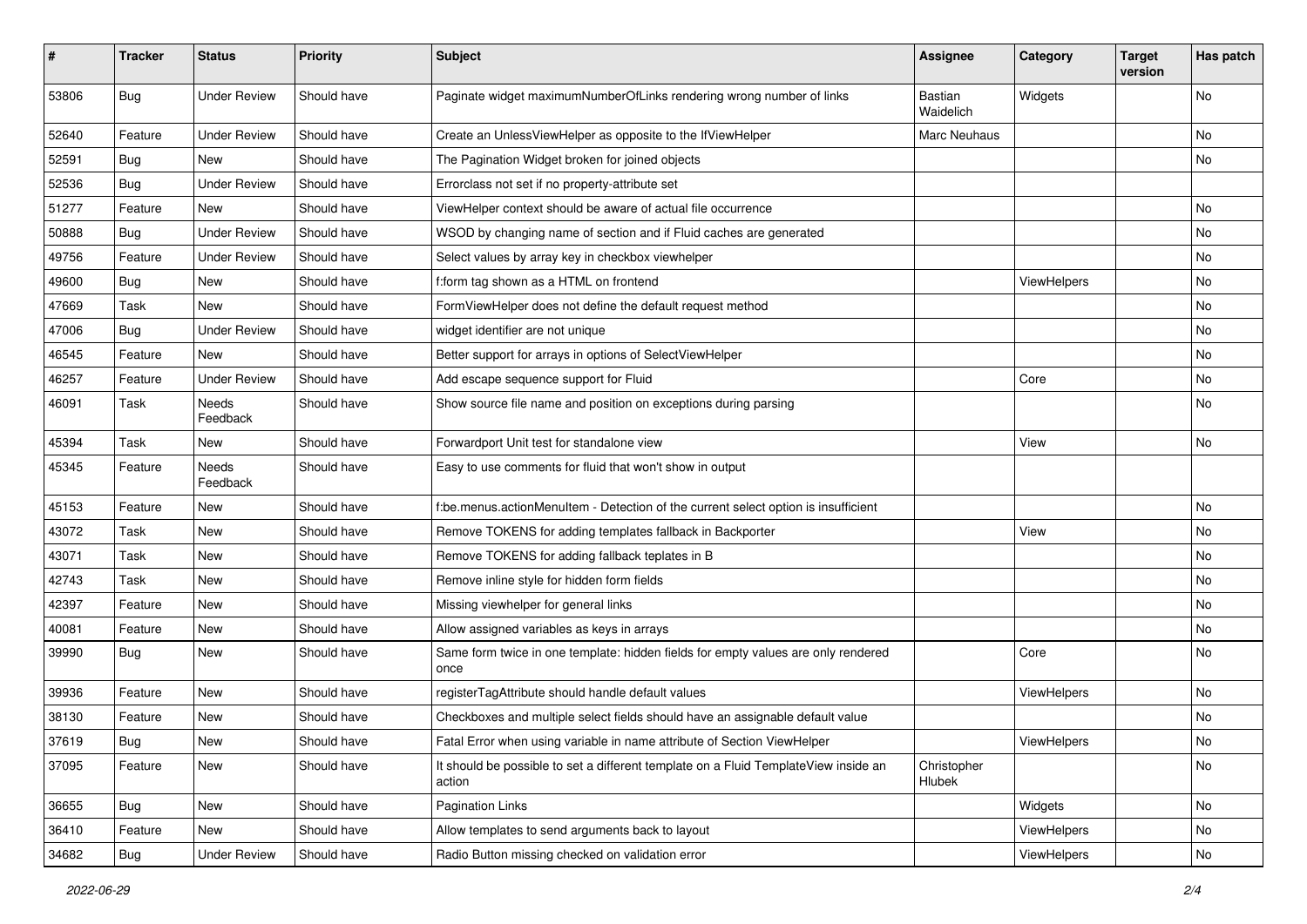| $\sharp$ | <b>Tracker</b> | <b>Status</b>       | <b>Priority</b> | <b>Subject</b>                                                                                              | <b>Assignee</b>        | Category    | <b>Target</b><br>version | Has patch |
|----------|----------------|---------------------|-----------------|-------------------------------------------------------------------------------------------------------------|------------------------|-------------|--------------------------|-----------|
| 33394    | Feature        | Needs<br>Feedback   | Should have     | Logical expression parser for BooleanNode                                                                   | <b>Tobias Liebig</b>   | Core        |                          | <b>No</b> |
| 33215    | Feature        | New                 | Should have     | RFC: Dynamic values in ObjectAccess paths                                                                   |                        |             |                          | No        |
| 32035    | Task           | New                 | Should have     | Improve fluid error messages                                                                                |                        | Core        |                          | Yes       |
| 31955    | Feature        | New                 | Should have     | f:uri.widget                                                                                                |                        | Widgets     |                          | No        |
| 30937    | Bug            | New                 | Should have     | CropViewHelper stringToTruncate can't be supplied so it can't be easily extended                            |                        | ViewHelpers |                          | Yes       |
| 28554    | Bug            | New                 | Should have     | (v4) implement feature flag to disable caching                                                              |                        |             |                          | No        |
| 28553    | Bug            | New                 | Should have     | improve XHProf test setup                                                                                   |                        |             |                          | No        |
| 28552    | Bug            | New                 | Should have     | (v5) write ViewHelper test for compiled run; adjust functional test to do two passes<br>(uncached & cached) |                        |             |                          | No        |
| 28551    | Bug            | Accepted            | Should have     | (v4) backport VHTest                                                                                        | Sebastian<br>Kurfuerst |             |                          | No        |
| 28550    | Bug            | New                 | Should have     | (v4) make widgets cacheable, i.e. not implement childnodeaccess interface                                   |                        |             |                          | No        |
| 28549    | Bug            | New                 | Should have     | make widgets cacheable, i.e. not implement childnodeaccess interface                                        |                        |             |                          | No        |
| 13045    | Bug            | New                 | Should have     | Entity decode of strings are different between if-conditions and output of variable                         |                        |             |                          |           |
| 12863    | Bug            | New                 | Should have     | Attributes of a viewhelper can't contain a '-'                                                              | Sebastian<br>Kurfuerst | Core        |                          | No        |
| 10911    | Task           | New                 | Should have     | Tx_Fluid_ViewHelpers_Form_AbstractFormViewHelper->renderHiddenIdentityField<br>should be more reliable      |                        | ViewHelpers |                          | <b>No</b> |
| 9950     | Task           | New                 | Should have     | Binding to nested arrays impossible for form-elements                                                       |                        | ViewHelpers |                          |           |
| 9514     | Feature        | New                 | Should have     | Support explicit Array Arguments for ViewHelpers                                                            |                        |             |                          |           |
| 8648     | Bug            | New                 | Should have     | format.crop ViewHelper should support all features of the crop stdWrap function                             |                        | ViewHelpers |                          | No        |
| 8491     | Task           | Needs<br>Feedback   | Should have     | link.action and uri.action differ in absolute argument                                                      | Karsten<br>Dambekalns  | ViewHelpers |                          | No        |
| 5933     | Feature        | Accepted            | Should have     | Optional section rendering                                                                                  | Sebastian<br>Kurfuerst | ViewHelpers |                          | No        |
| 4704     | Feature        | New                 | Should have     | Improve parsing exception messages                                                                          |                        | Core        |                          |           |
| 3481     | Bug            | New                 | Should have     | Use ViewHelperVariableContainer in PostParseFacet                                                           |                        | Core        |                          | No        |
| 3291     | Feature        | Needs<br>Feedback   | Should have     | Cacheable viewhelpers                                                                                       |                        |             |                          | No        |
| 46289    | Bug            | Needs<br>Feedback   | Should have     | Enable Escaping Interceptor in XML request format                                                           |                        | View        | 2.0.1                    | No        |
| 44234    | Bug            | <b>Under Review</b> | Should have     | selectViewHelper's sorting does not respect locale collation                                                |                        | ViewHelpers | 2.1                      | No        |
| 43346    | Feature        | <b>Under Review</b> | Should have     | Allow property mapping configuration via template                                                           | Karsten<br>Dambekalns  | ViewHelpers | 2.1                      | No        |
| 60856    | Bug            | New                 | Must have       | Target attribute not supported by the form viewhelper                                                       |                        | ViewHelpers |                          | Yes       |